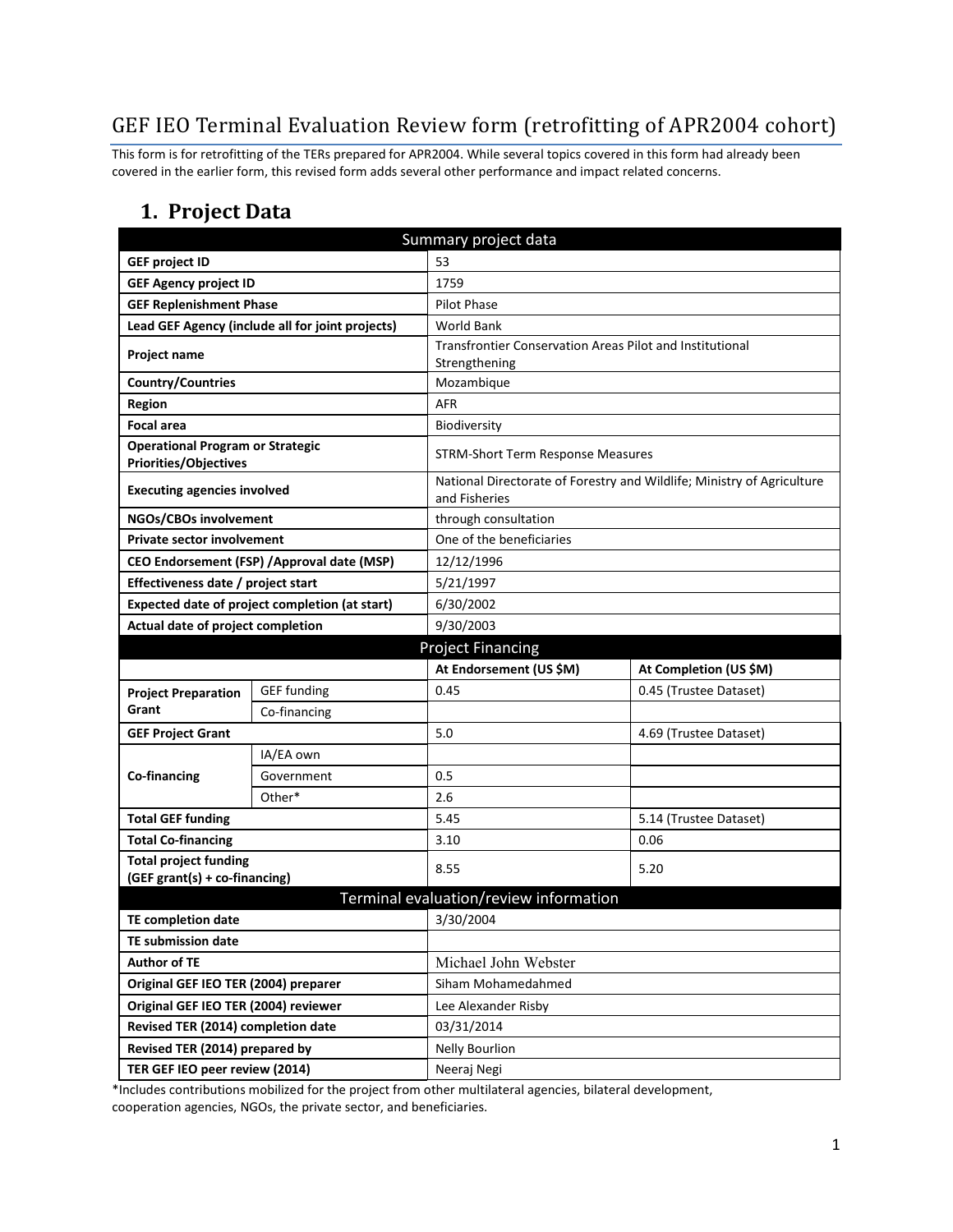#### 2. Summary of Project Ratings

| <b>Criteria</b>                                  | <b>Final PIR</b> | <b>IA Terminal</b><br><b>Evaluation</b> | <b>IA Evaluation</b><br><b>Office Review</b> | <b>GEF EO Review</b> |
|--------------------------------------------------|------------------|-----------------------------------------|----------------------------------------------|----------------------|
| <b>Project Outcomes</b>                          |                  |                                         | MS                                           | MS                   |
| <b>Sustainability of Outcomes</b>                | ML               |                                         |                                              | MU                   |
| <b>M&amp;E Design</b>                            | N/A              | N/A                                     | N/A                                          |                      |
| <b>M&amp;E</b> Implementation                    |                  | N/A                                     | N/A                                          |                      |
| <b>Quality of Implementation</b>                 |                  |                                         |                                              |                      |
| <b>Quality of Execution</b>                      |                  |                                         |                                              |                      |
| <b>Quality of the Terminal Evaluation Report</b> |                  |                                         |                                              | MS                   |

## **3. Project Objectives**

3.1 Global Environmental Objectives of the project:

According to PIR 2003, "the primary objective of the project is to assist the Government of Mozambique to create an enabling policy and institutional environment for rehabilitating, conserving and managing its unique natural environments and globally significant biodiversity through transfrontier, ecosystemwide approaches."

#### 3.2 Development Objectives of the project:

According the terminal evaluation (TE), the "objective of the project was twofold: "(i) to create an enabling policy and institutional environment for the rehabilitation and conservation of the recipient's natural and biodiversity endowments; and (ii) to assist the recipient in the implementation of community-based natural resource management programs.""

The project had four components (1) Institutional and policy development; (2) Habitat and wildlife management; (3) Community mobilization and pilot programs; (4) Monitoring and evaluation including monitoring of institutional strengthening, biological status, socio-economic and community behavior and project implementation.

3.3 Were there any **changes** in the Global Environmental Objectives, Development Objectives, or other activities during implementation?

The project objectives and components were not formally revised, however, budget allocations for the four components changed shortly after the grant became effective. The shift came after loss of Swiss counterpart (SDC) funding that was pledged at grant-signing (grant of \$2.6 million), and the devaluation by \$300,000 of the SDR. The project experienced a slow release of counterpart funding for contract mobilization, however, all counterpart funding was eventually released. The project closing date was extended first from the original closing date of June 30, 2002 to June 30, 2003, and the later to September 30, 2003 due to the slower than expected progress.

### **4. GEF EO assessment of Outcomes and Sustainability**

Please refer to the GEF Terminal Evaluation Review Guidelines for detail on the criteria for ratings.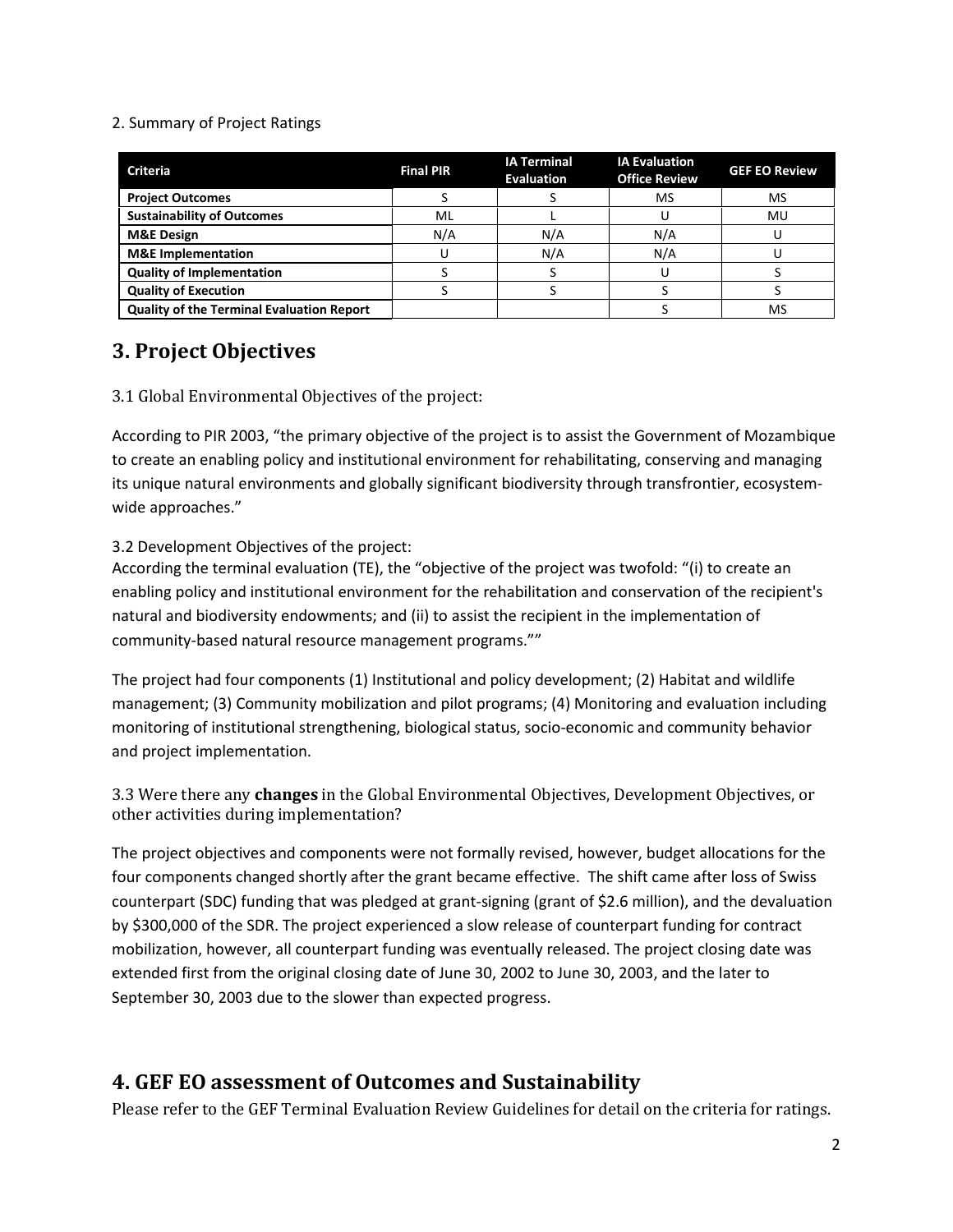Relevance can receive either a Satisfactory or Unsatisfactory rating. For Effectiveness and Cost efficiency, a six point rating scale is used (Highly Satisfactory to Highly Unsatisfactory), or Unable to Assess. Sustainability ratings are assessed on a four-point scale: Likely=no or negligible risk; Moderately Likely=low risk; Moderately Unlikely=substantial risks; Unlikely=high risk. In assessing a Sustainability rating please note if, and to what degree, sustainability of project outcomes is threatened by financial, sociopolitical, institutional/governance, or environmental factors.

Please justify ratings in the space below each box.

| 4.1 Relevance | Rating: Satisfactory |
|---------------|----------------------|
|---------------|----------------------|

The project objectives are relevant to the biodiversity focal area objectives. At the point of its approval the project would have been consistent with the objectives of Operational Program on Forest Ecosystems (OP-3). The project was consistent with the Country Assistance Strategy of the World Bank, as well as with the stated policy of GOM and its development plan, and finally the project is relevant to the National Environment Action Plan.

| 4.2 Effectiveness | Rating: Moderately Satisfactory |
|-------------------|---------------------------------|
|                   |                                 |

The effectiveness of the project is rated Moderately Satisfactory. The project successfully developed and refined the concept of transfrontier conservation i.e. including multiple land-use zones, which cross international boundaries in promoting sustainable conservation and development. This concept, has subsequently been adopted by other donors, such as SADC and NEPAD. The project also provided a platform for numerous follow-on activities by GOM and donors in the area of conservation and tourism.

The project was successful for the following reasons:

- (1) the protected areas have been classified and demarcated, but further efforts are needed to improve infrastructure and park equipment and hence to improve the conditions for better management of these PAs. Poaching in all TFCAs has been reduced and the level of wildlife has increased in all PA's.
- (2) Political commitment to transboundary biodiversity conservation has increased, which is reflected in the signing of international agreements by Mozambique, South Africa, Swaziland and Zimbabwe formally establishing the TFCAs.
- (3) Even though the project did not achieve the objective of Community Based Natural Resource Management (CBNRM), some CBNRM activities were carried out including the demarcation of over 70,000 ha of community land by the project, which was not part of the original design and which became an important achievement of the project.

However, on the other hand, there were the following shortcomings: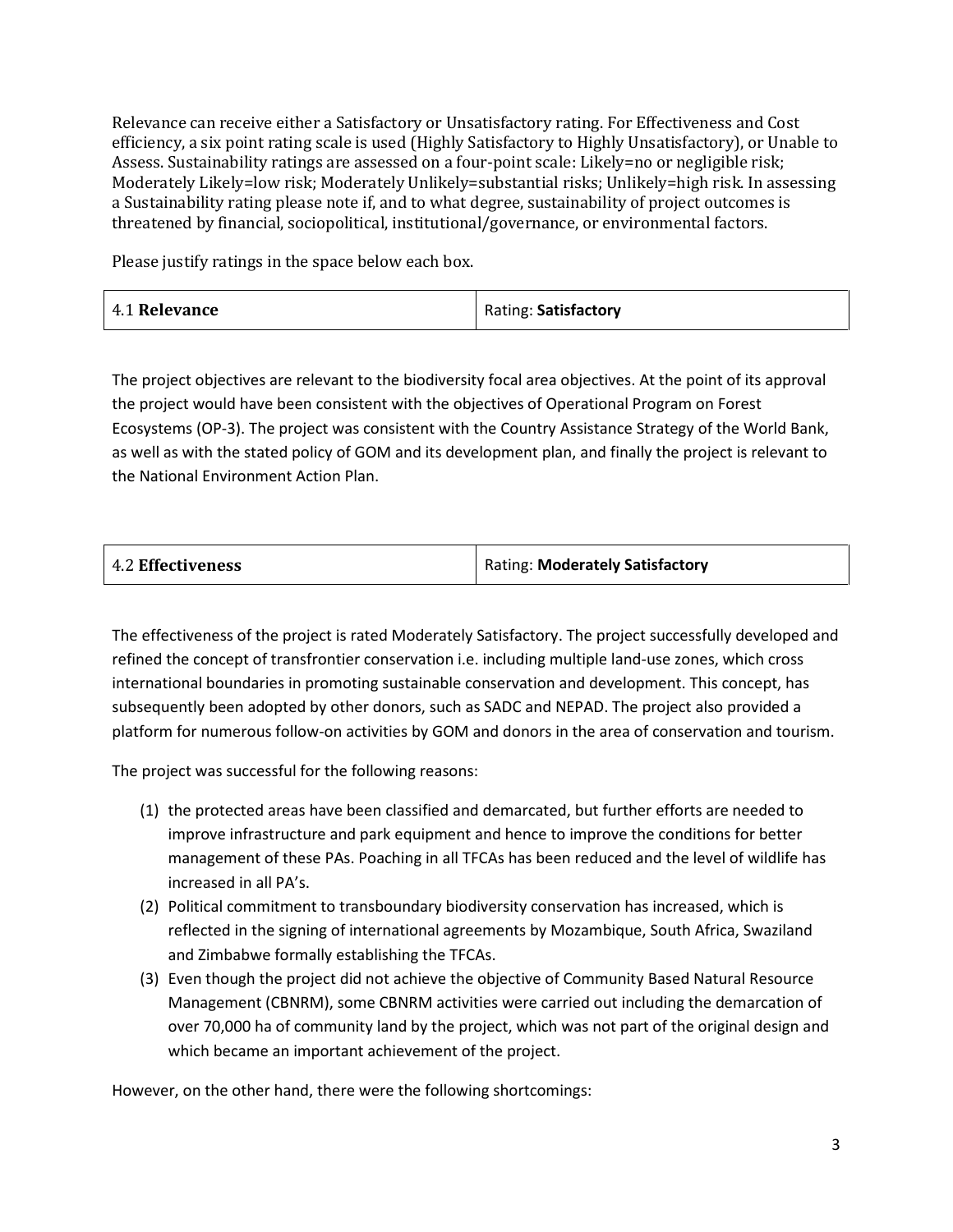- (1) Due to the lack of emphasis and resources for tangible outputs at the community level, negligible benefit has been felt by communities.
- (2) The project did not adequately take into account existing situation in the three TFCAs, for example, the very poor infrastructure, which makes marketing of goods difficult and the lack of experience of GOM and local NGOs in implementing community-based natural resource management programs.
- (3) Despite the efforts of the Bank staff and project team to resolve the concerns of the communities living in Limpopo National Park (LNP), the LNP was gazetted as a national park and some animals were allowed to enter the park area. This created a lot of media attention and controversy around the project.
- (4) The potential linkage of biodiversity protection to tourism was not fully achieved. The borrower's report however, questioned the relevance to Mozambique of neighboring countries' experience in linking tourism to conservation since the most promising initiatives involve sport hunting of abundant wildlife, which is not possible in Mozambique where the fauna were substantially depleted during twenty years of war.

| 4.3 Efficiency | Rating: Satisfactory |
|----------------|----------------------|
|----------------|----------------------|

The project was financed by a GEF grant, GOM counterpart funding, and was intended to be co-financed by an SDC grant. Two factors resulted in significant costs changes: (1) At grant signing, the SDC were expected to co-finance the project through a grant of \$2.6 million; however, SDC funds were never forthcoming, and therefore the budget was significantly reallocated; (2) the devaluation of the SDR resulted in a reduction in the project budget of about \$300,000. This cost reduction came off each of the project components.

Fund flow problems caused some delays to activities in the field; however, did not significantly affect the overall project implementation. While some delays in counterpart funding from GOM were experienced, all counterpart funding was received in the end. The total grant was almost entirely used.

The project efficiency can therefore be rated as Satisfactory. Even though the funding was reduced, the project was successful in achieving most of its objectives, and experienced only a short delay.

|  | 4.4 Sustainability | <b>Rating: Moderately Unlikely</b> |
|--|--------------------|------------------------------------|
|--|--------------------|------------------------------------|

The sustainability of the project is rated as Moderately Unlikely.

Financial: The project has been very successful in leveraging additional resources for the 3 TFCAs, for other TFCAs in the country and generally for the concept promoted by the project. These resources include among others: a) the follow-on TFCA and Tourism Development Project (\$40m) by the World Bank. b) KfW have provided a grant of EU6.1 m and have committed another EU5.8 m to support the development of LNP (to be implemented by Peace Parks Foundation), which is regarded by KfW as a one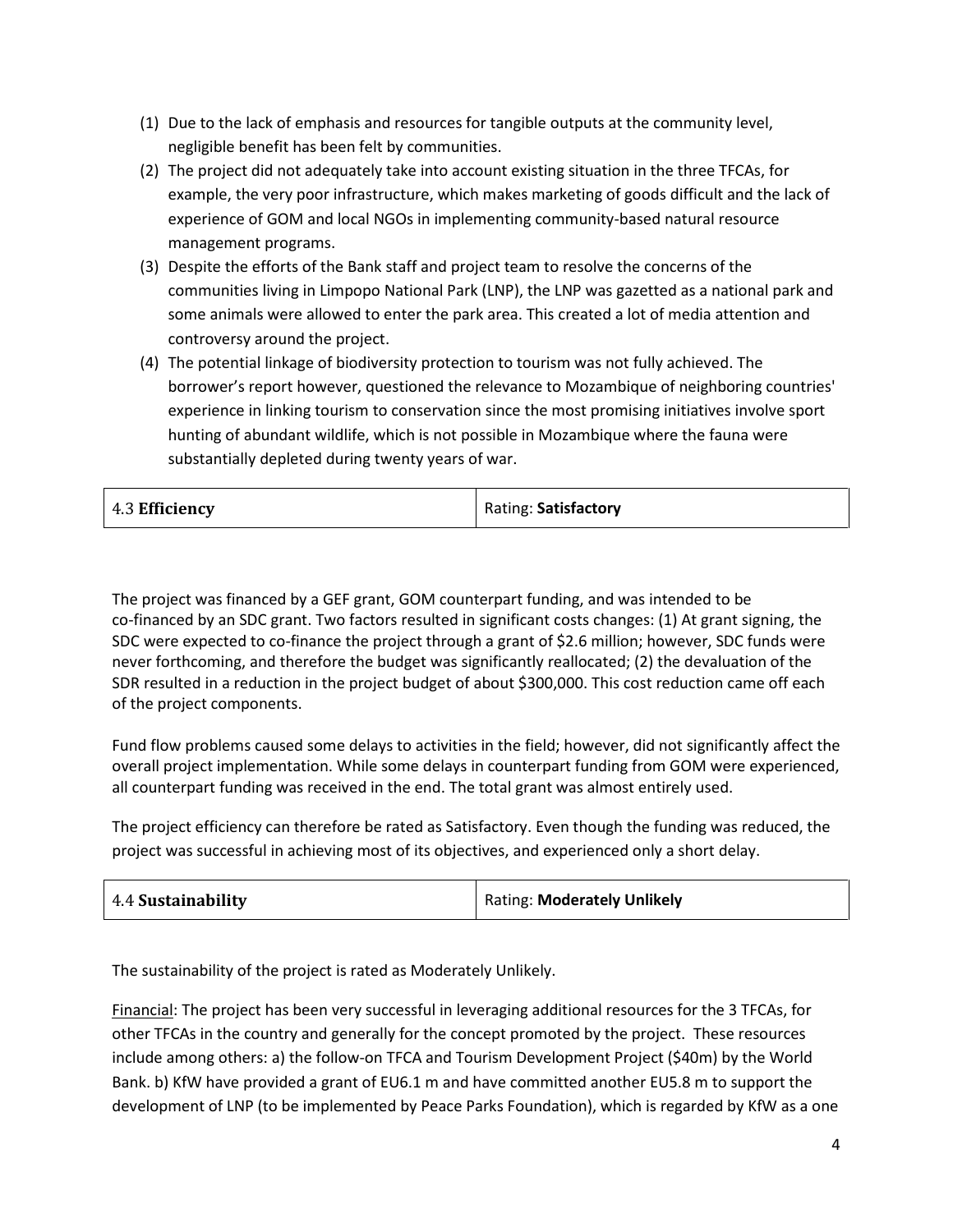of the most exciting current initiatives in conservation. c) USAID is funding a project supporting the development of the Gaza TFCA (Gaza-Kruger-Gonarezhou Transboundary Natural Resources Management Initiative, \$3.5m grant implemented by DAI). d) Ford Foundation provided support to the Chimanimani TFCA for CBNRM. However, the prospect of all this donor funding is not a sufficient guarantee of sustainability. For TFCA to be sustained, it is essential to secure fund from sources outside the government. TFCA sustainability will be influenced by the effectiveness of the eco-tourism promoted by the above mentioned Bank project.

Socio-Political: The terminal evaluation indicated that the government is committed to the 3 TFCAs created by the project and there is also indication that these institutions will be supported by GOM in the future. The national TFCA unit is fully engaged in the preparation of the follow up Bank project. Additionally, the project established strong partnerships with regional and neighboring countries through community awareness activities workshops. This regional integration and the improved environment for investment in eco-tourism will be further strengthened in the follow-on project and are likely to be sustainable.

However, communities and local government have been only marginally involved - they need to be more explicitly involved. Furthermore, there was only limited outreach to the private sector. The last PIR doubts on the ownership of the project concept: when consulted during the PIR mission some partners questioned whether the principle of Transfrontier Conservation has spread wider than a handful of people in the capital of Mozambique.

Institutional: The project has had a substantial impact on improving the institutional capacity of GOM to formulate policy and coordinate government conservation and tourism functions. As a result significant policy development was achieved in different sectors including wildlife and forestry. Land and NRM laws and hunting fees in hunting concessions were revised, in addition to reviewing tendering processes and project approval mechanisms. Also, a nodal institution now exists that is capable of coordinating functions within MITUR and with other Ministries, in particular MADER and MICOA, hence providing an institutional basis for future environmental policy development. Moreover, the concept of Transfrontier Conservation was endorsed in one international treaty and two agreements that were signed by the heads of state of Mozambique, South Africa, Swaziland and Zimbabwe. These treaties and agreements were regarded by SADC as a significant achievement in regional integration; the Elephant Coast Development Agency for Matutuine District (ECDA) in Maputo province was established as an important institution to promote public-private partnerships for tourism and conservation in the area. The establishment of ECDA is expected to have a substantial impact on the functioning of the Lubombo TFCA.

On the other hand, despite numerous institutional development and capacity building activities taking place at the provincial, district and local level, the institutional development impact at the sub-national level remains weak. Finally, there is a lack of capacity within DNFFB regarding GIS technical know-how. The effectiveness to apply GIS technology into various activities as suggested was over-looked during the project preparatory phase.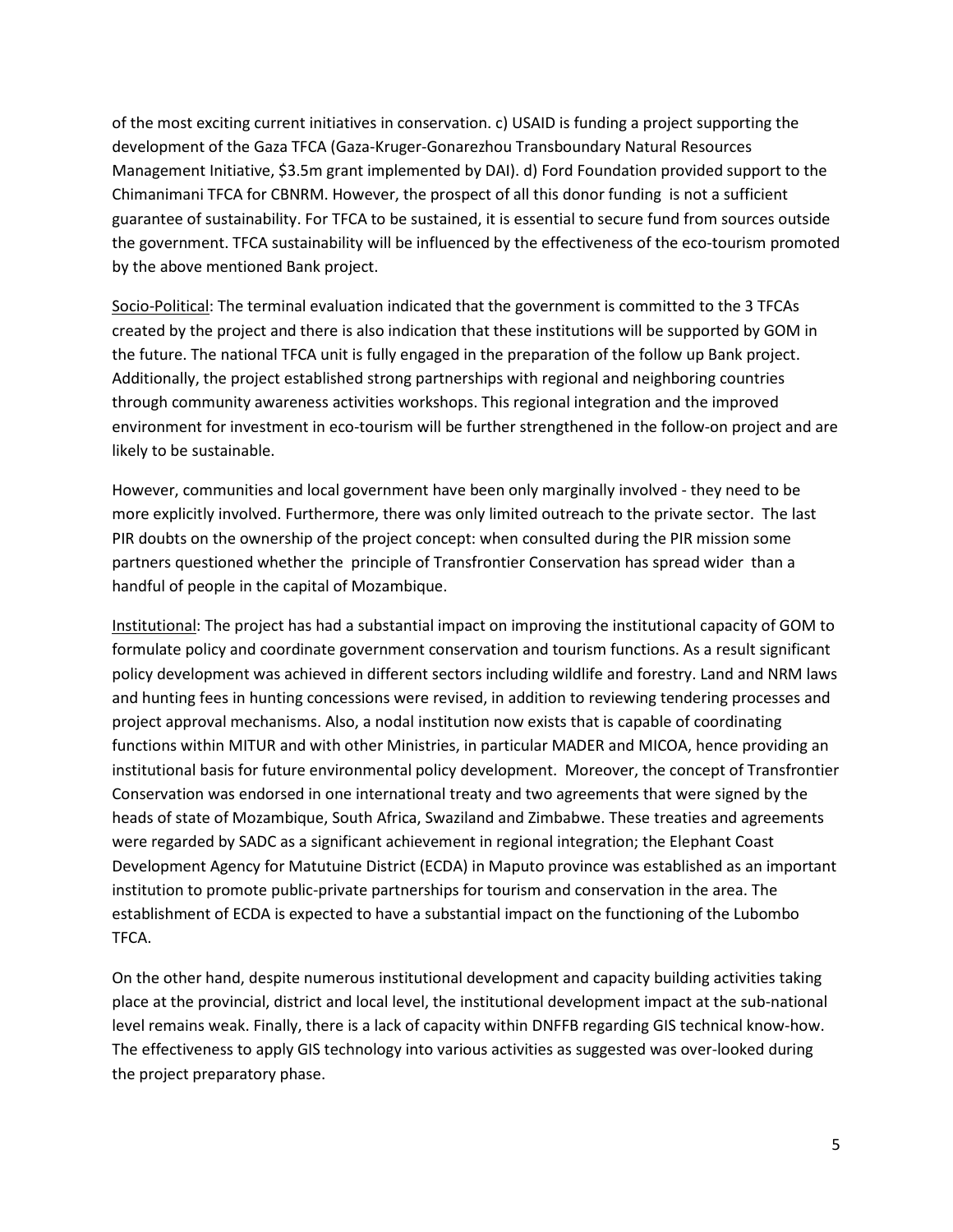### **5. Processes and factors affecting attainment of project outcomes**

5.1 Co-financing. To what extent was the reported co-financing essential to the achievement of GEF objectives? If there was a difference in the level of expected co-financing and actual co-financing, then what were the reasons for it? Did the extent of materialization of co-financing affect project's outcomes and/or sustainability? If so, in what ways and through what causal linkages?

According to the TE, the TFCA project represented at the time the unique window of opportunity to protect areas of global biodiversity significance. It is possible that if the project had not been implemented, many of the TFCAs currently designated as PAs would not have been allocated for conservation. The project document asserts that due to severe financing limitations, if the GEF had not funded the project, activities envisaged under the project would not have taken place at all. Furthermore, after SDC funds were withdrawn, GEF became the essential financier of this operation, without which, none of the existing achievements would have happened.

\$2.6 million grant co-financing from SDC was cancelled between the time of project approval and grant effectiveness. This had a substantial impact on the scope of component 1 (activities in the Lubombo TFCA were curtailed) and Component 3 (a range of activities were reduced) though effective reprioritization of expenditures ensured that component 1 achieved its key activities and impacts.

5.2 Project extensions and/or delays. If there were delays in project implementation and completion, then what were the reasons for it? Did the delay affect the project's outcomes and/or sustainability? If so, in what ways and through what causal linkages?

The project was designed as the first phase of a 10-15 year program of donor assistance. Due to its complexity, the project took 5 years to prepare as determined by the broad range of reforms and activities planned at the national, provincial, local and community level, the number of implementing institutions, the very poor infrastructure in the three TFCAs, and the very limited capacity of government and the NGOs that existed in the country at the time, where the country was emerging from a protracted civil war. Moreover, the project design did not address the resettlement issues, for example through an involuntary resettlement safeguard or other measures.

Lack of capacity in all levels of government to give adequate attention to the project caused delays, particularly in the early years of operation. In addition, the change in responsible government ministries from MADER to MITUR, firstly under the DNAC and later in an autonomous TFCA unit reporting directly to Minister significantly impacted implementation. The project did not begin to deliver until this final move into its current form.

5.3 Country ownership. Assess the extent to which country ownership has affected project outcomes and sustainability? Describe the ways in which it affected outcomes and sustainability, highlighting the causal links:

According to the previous TER and the TE, the importance of the project was not fully appreciated by many officials at first as the government showed little interest during early preparations although project objectives were reflected in the national strategy document of the GOM, in particular, the National Environment Action Plan. The interest of the government increased substantially during project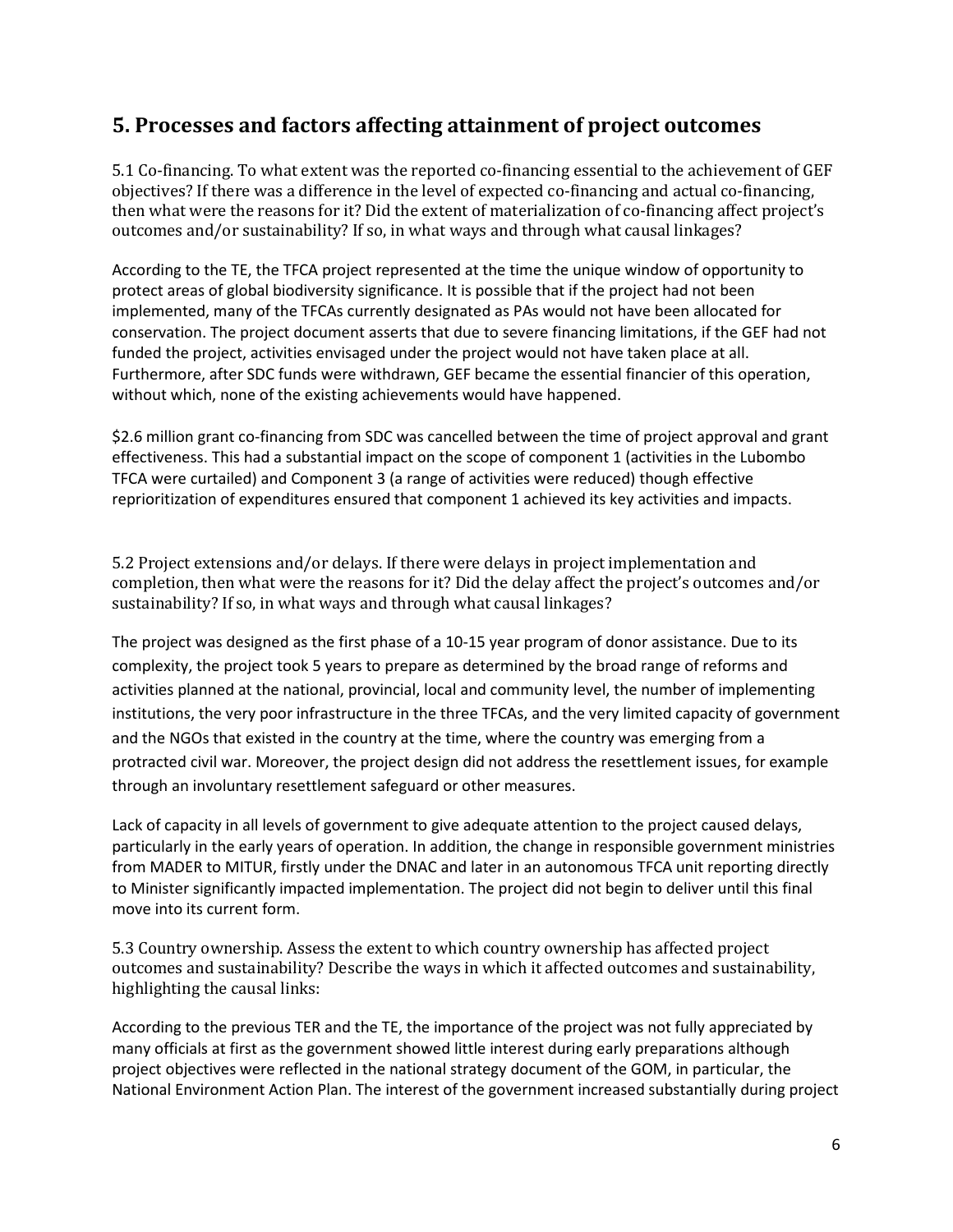preparation as the project shifted from the original conservation-focused concept to the broader concept of Transfrontier Conservation Areas (TFCA) including conservation, community development and regional integration through multiple-use zones. This lack of ownership by GOM during project preparation, may have been because the full potential benefits of the project – in particular, for regional integration and development of the nascent tourism industry – may not have been fully appreciated by the GOM at the time.

## **6. Assessment of project's Monitoring and Evaluation system**

Ratings are assessed on a six point scale: Highly Satisfactory=no shortcomings in this M&E component; Satisfactory=minor shortcomings in this M&E component; Moderately Satisfactory=moderate shortcomings in this M&E component; Moderately Unsatisfactory=significant shortcomings in this M&E component; Unsatisfactory=major shortcomings in this M&E component; Highly Unsatisfactory=there were no project M&E systems.

Please justify ratings in the space below each box.

| 6.1 M&E Design at entry | Rating: Unsatisfactory |
|-------------------------|------------------------|
|                         |                        |

According to the TE, the M&E design at entry is Unsatisfactory.

No logical framework was developed during project design (this was not required by the GEF at that time), and no M&E was implemented during the project which, is a major shortcoming of the project. A consultant was contracted to prepare an M&E system for the TFCA in 2002. The M&E process guidelines prepared by the consultant using indicators proposed in the GEF/WB TFCA document were assessed to be complicated and difficult to implement. Despite repeated requests from the Bank to design and implement an M&E system (this point was stressed in many aide memoirs and the mid-term review), no system was ever put in place. The design was believed to be impractical to implement and it was believed to be too late in the project to implement the system.

| 6.2 M&E Implementation | Rating: Unsatisfactory |
|------------------------|------------------------|
|------------------------|------------------------|

According to the previous TER, no M&E system was put in place. A design was done in early 2002, however the design was believed to be impractical to implement. As the project was supposed to be a pilot project, testing new methodologies for use in later projects, the lack of a robust M&E system is a serious omission, as lessons cannot be fully captured with sufficient rigor. The expected outcomes from the multiple activities needed to be more rigorously assessed through a logical framework analysis, or similar strategy/design tool, to ensure the project was more focused and the project objective, global objective and indicators were clear and understood by all stakeholders.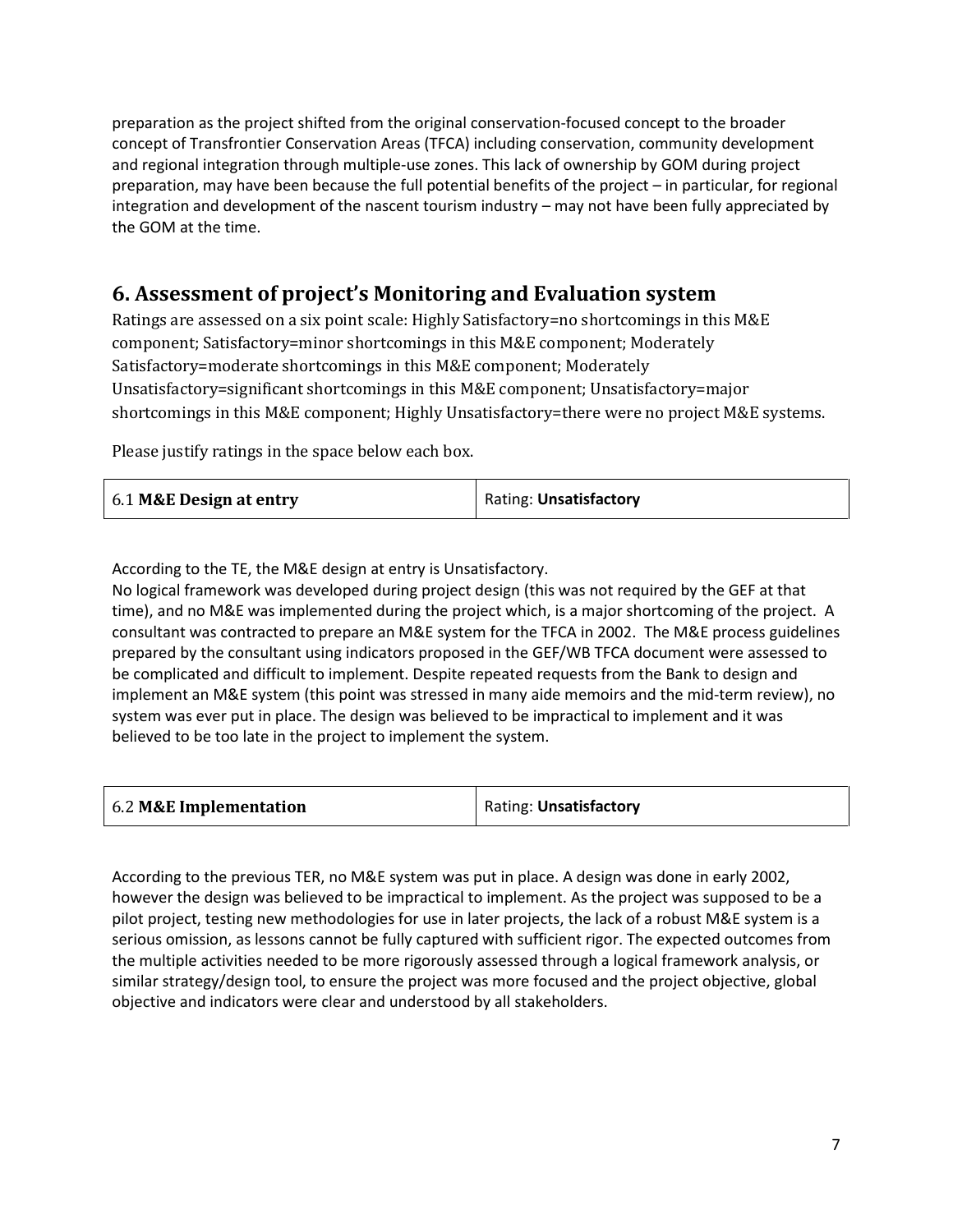# **7. Assessment of project implementation and execution**

Quality of Implementation includes the quality of project design, as well as the quality of supervision and assistance provided by implementing agency(s) to execution agencies throughout project implementation. Quality of Execution covers the effectiveness of the executing agency(s) in performing its roles and responsibilities. In both instances, the focus is upon factors that are largely within the control of the respective implementing and executing agency(s). A six point rating scale is used (Highly Satisfactory to Highly Unsatisfactory), or Unable to Assess.

Please justify ratings in the space below each box.

| Rating: Satisfactory |
|----------------------|
|                      |

According to the information provided in the terminal evaluation, the Bank's performance in identification, preparation assistance and appraisal benefited from a high level of commitment from Bank staff and consultants working under difficult conditions. The resulting project was important and innovative; however it had significant weaknesses. The project took a long time to prepare (5 years), and did not receive sufficient commitment from GOM. The project design took the Bank's priorities into account, and worked closely with the government to ensure the project was aligned to GOM priorities; however, overall, GOM had not bought-in to the concept to a satisfactory level. However, as this was a pilot project which was explicitly piloted innovative new approaches, the lack of government buy-in during preparation is not seen as a hindrance to the project achieving positive outcomes.

On the other hand, the supervision of the project was consistent and satisfactory, despite a high turnover of TTL's in Washington. According to the TE, this is due to two factors: most TTL's shared a common understanding of the project and worked hard at ensuring continuity of supervision; and more importantly, the project benefited from high quality, consistent field presence of the same technical expert throughout supervision. Strong management from the field meant that the relationships with GOM were well managed and the implementing agency could draw on accessible Bank expertise.

Overall, the Implementing agency performance is rated as Satisfactory.

| 7.2 Quality of Project Execution | Rating: Satisfactory |
|----------------------------------|----------------------|
|----------------------------------|----------------------|

As per the information provided in the terminal evaluation, GOM contributed to all preparation activities adequately. Personnel from DNFFB were active members of all Bank preparation missions and contributed as appropriate. The interest of the government improved substantially during project preparation as the project concept shifted from the original conservation-focused concept, to the broader TFCA concept including conservation, community development and regional integration through multiple-use zones.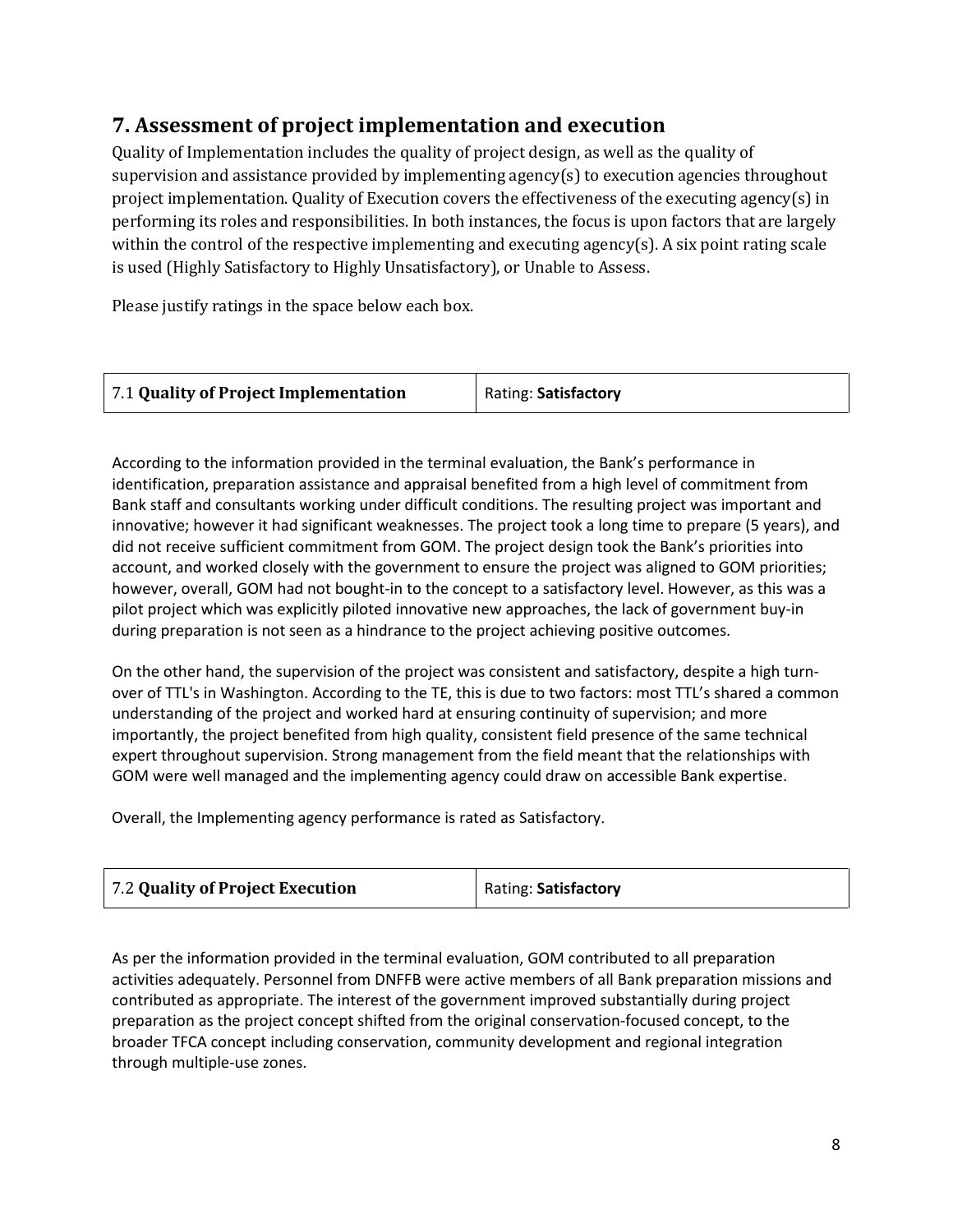The Government interest in the project was mixed over the life of the project. The initial implementation of the project by MADER (DNFFB) was slow in progressing. The transfer of the project from MADER to MITUR caused substantial delays in the project due to unresolved institutional disputes. Under the current arrangement, the project benefits from a high degree of positive involvement by senior government officials and appears to be a priority for GOM.

The TFCA unit as it exists in its current form has a highly motivated, capable and professional staff that has demonstrated a high level of commitment to the project. However, the project did suffer some problems with performance during implementation, in particular, delays due to insufficient familiarity with the Bank's procurement guidelines, and insufficient implementation capacity, delaying procurement and disbursement schedules. However, by the end of the project, all capacity issues had been resolved. A number of financial management deficiencies were experienced during the project: audit delays, out of date software, and the lack of financial management personnel in the TFCA unit; however, these were all adequately resolved.

### **8. Assessment of Project Impacts**

8.1 Environmental Change. Describe the changes in environmental stress and environmental status that occurred by the end of the project. Include both quantitative and qualitative changes documented, sources of information for these changes, and how project activities contributed to or hindered these changes. Also include how contextual factors have contributed to or hindered these changes.

This project had some environmental impacts. The habitat and wildlife management has improved in 3 TFCAs. The protected areas have been classified and demarcated but further efforts (infrastructure and equipment for the parks) are to be done to improve the conditions for a better management of these PAs. According to the previous TER, the establishment of one of the world's largest conservation areas (GLTFP) is perhaps the highest profile achievement of the project. The establishment of the Elephant Coast Development Authority (semi-autonomous development agency for Matutuine District) and the protocol for the Lubombo TFCA are also significant achievements. Poaching in all TFCAs has been reduced and anecdotal evidence is that the level of wildlife has increased in all PA's.

8.2 Socioeconomic change. Describe any changes in human well-being (income, education, health, community relationships, etc.) that occurred by the end of the project. Include both quantitative and qualitative changes documented, sources of information for these changes, and how project activities contributed to or hindered these changes. Also include how contextual factors have contributed to or hindered these changes.

According to the previous TER, the socioeconomic changes were unsatisfactory. Due to the lack of emphasis and resources for tangible outputs at the community level, negligible benefit has been felt by communities. This was a serious concern for a number of stakeholders that were interviewed in the TE. This concern needs to be balanced by the stated project strategy to first concentrate on the policy and institutional environment, before developing infrastructure and income-generating activities which may be the focus of a follow-on project. The physical activities implemented by the project include some CBNRM activities in Chimanimani, Banhine, Zinhave and Limpopo, and land demarcation activities in each TFCA. In addition, some of the physical activities planned under the project were being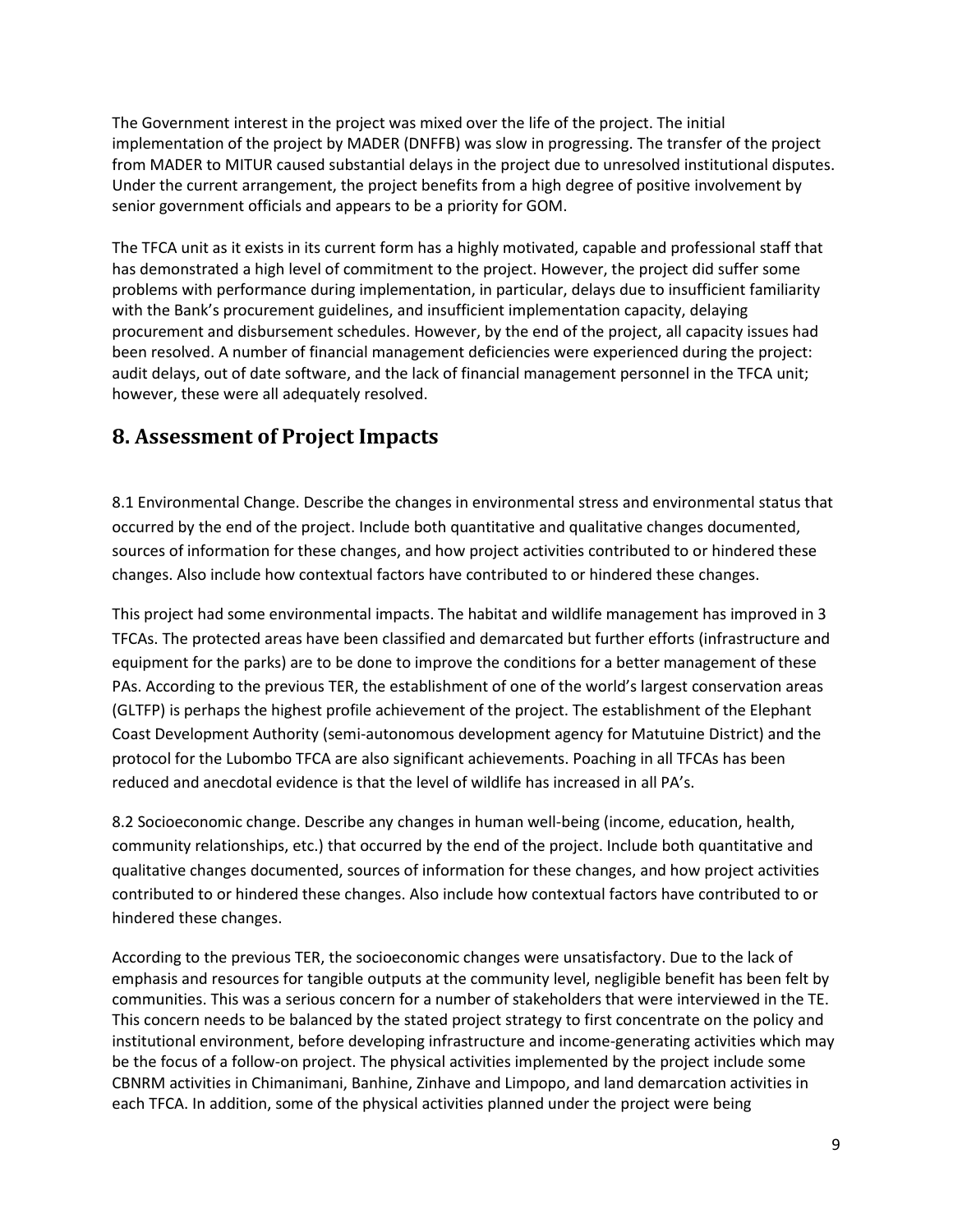implemented by other donors: CBNRM in Chimanimani by Ford Foundation, development of LNP by KfW and the management plans and other activities in GLTFCA by USAID. No data exists on the impact of CBNRM, for example, on increased incomes or improved livelihood.

8.3 Capacity and governance changes. Describe notable changes in capacities and governance that can lead to large-scale action (both mass and legislative) bringing about positive environmental change. "Capacities" include awareness, knowledge, skills, infrastructure, and environmental monitoring systems, among others. "Governance" refers to decision-making processes, structures and systems, including access to and use of information, and thus would include laws, administrative bodies, trustbuilding and conflict resolution processes, information-sharing systems, etc. Indicate how project activities contributed to/ hindered these changes, as well as how contextual factors have influenced these changes.

a) Capacities

The project has had a substantial impact on improving the institutional capacity of GOM to formulate policy and coordinate conservation and tourism functions of government. A nodal institution now exists, the TFCA unit, within MITUR, to liaise with counterparts in neighboring countries on matters of tourism and conservation; to implement donor projects in the sector (e.g. the follow-on project) and to coordinate, through park management units, activities in the TFCA unit and effectively manage conservation activities in their jurisdiction.

Many of the institutional development activities i.e. capacity building, training, logistical support, technical assistance etc. were done within DNFFB and SBFFB in the three provinces in which the TFCAs are located. While many institutional development and capacity building activities did take place at the provincial, district and local level, the institutional development impact of these activities is modest; however, according to the TE this will be a greater focus during the follow-on project. Sub-national capacity building is clearly also affected by the broader decentralization agenda of GOM.

#### b) Governance

The project made significant progress in the development of policies and institutional capacity for biodiversity conservation. According to the TE, the capacity of national government to formulate policy, plan and given technical guidance to the TFCAs and the conservation sector has been greatly enhanced. A small, flexible unit that is able to coordinate within MITUR and with other Ministries, in particular, MADER and MICOA, now exists, and this gives an institutional basis for future environmental policy development.

However, while all the capacity building activities at provincial and local level designed in the project were performed, the resultant capacity at the sub-national level remains weak. Some progress has been made in creating an enabling environment for private sector investment in conservation and tourism; however, no investments were actually realized. The extent and profile of the international collaboration has probably been the most successful outcome of the project. One international treaty and two international agreements have been signed between GOM and neighboring countries. The project has succeeded in formulating and developing the concept of transfrontier conservation, a significant achievement in regional integration.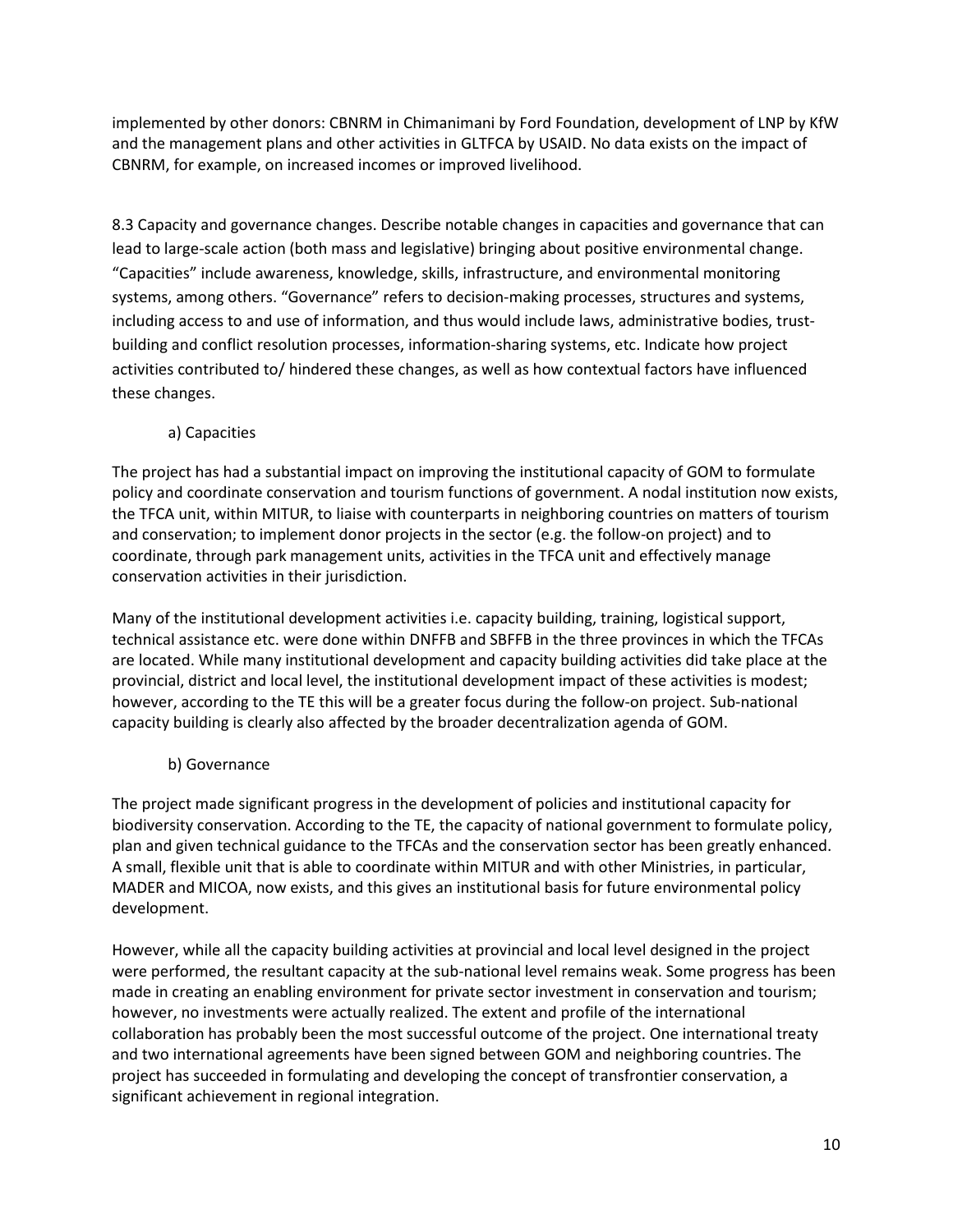8.4 Unintended impacts. Describe any impacts not targeted by the project, whether positive or negative, affecting either ecological or social aspects. Indicate the factors that contributed to these unintended impacts occurring.

There was no unintended impact reported in the TE or in the PIR.

8.5 Adoption of GEF initiatives at scale. Identify any initiatives (e.g. technologies, approaches, financing instruments, implementing bodies, legal frameworks, information systems) that have been mainstreamed, replicated and/or scaled up by government and other stakeholders by project end. Include the extent to which this broader adoption has taken place, e.g. if plans and resources have been established but no actual adoption has taken place, or if market change and large-scale environmental benefits have begun to occur. Indicate how project activities and other contextual factors contributed to these taking place. If broader adoption has not taken place as expected, indicate which factors (both project-related and contextual) have hindered this from happening.

As a measure of the success of the pilot, the TE mentions that other donors (KfW, USAID and Ford Foundation) have invested in the concept, and a platform for further Bank projects in tourism development and conservation has been created. The project has received extensive media coverage, for example, from environmental journals such as National Geographic on the concept of transfrontier conservation.

#### **9. Lessons and recommendations**

9.1 Briefly describe the key lessons, good practices, or approaches mentioned in the terminal evaluation report that could have application for other GEF projects.

The following lessons of the project were given in the previous TER:

- (1) Institutional development is a time consuming process that requires commitment from all stakeholders, and extensive capacity building.
- (2) Conservation and community development projects need to demonstrate clear linkages to economic objectives such as growth, income generation or poverty reduction in order to retain focus and ensure sufficient benefit flow to beneficiaries.
- (3) In order for a pilot project to produce results with new methodologies, a monitoring & evaluation (M & E) system must be in place at project effectiveness.
- (4) Land demarcations are the first steps in ensuring that communities are not overwhelmed by private sector operators and are not marginalized during the development process.
- (5) Conservation and community development projects need to demonstrate clear linkages to economic objectives such as growth, income generation or poverty reduction in order to retain focus and ensure sufficient benefit flow to beneficiaries. For instance in this project, the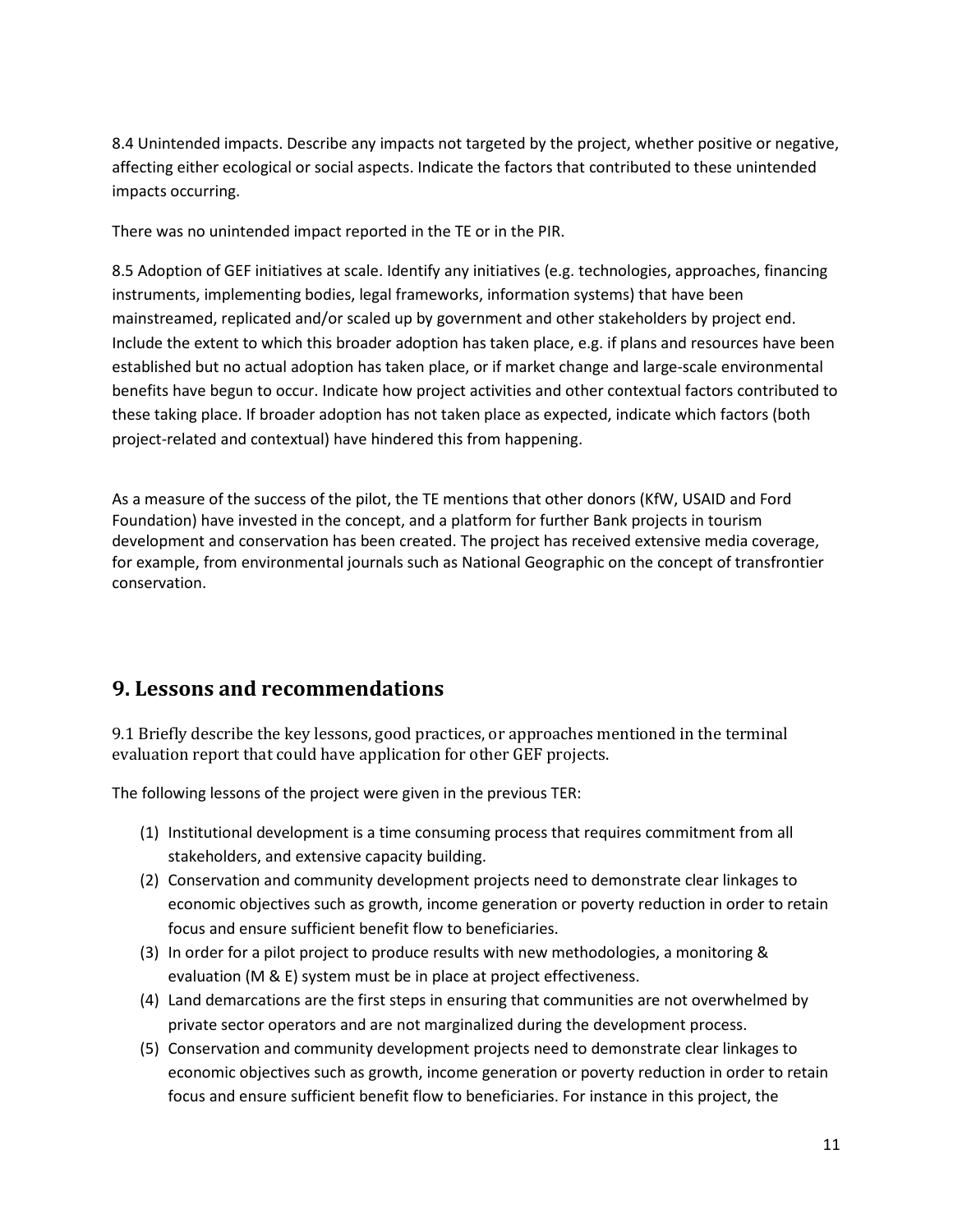importance of tourism was not well recognized until the TFCA unit was inadvertently established in MITUR. Better understanding and clarification of the economic potential of tourism in TFCAs would have encouraged a greater interest in the project from government and other donors earlier on.

- (6) Addressing the needs of communities living in currently designated protected areas--or in areas slated to be so designated--needs to be given top priority, and agreements with all interested parties need to be reached before the project is approved. Communities and local and provincial governments need to be involved in the project right from the beginning, particularly where resettlement may be involved.
- (7) Creating an enabling environment for the private sector and encouraging good investors is a difficult and complex challenge. In similar projects, an advisor dealing with private sector issues should be appointed early on in the project. Future projects need to engage potential investors during project preparation in order to anticipate a realistic role for the private sector.

9.2 Briefly describe the recommendations given in the terminal evaluation.

The following recommendations are given in the TE:

- (1) Issues of major importance, like land, need an integrated approach which involve the CAS and a range of lending and AAA activities. In some ways, the potential of this project – for achieving regional integration and creating a platform for tourism development – was under exploited by the Bank. This was partially because the project was small and may have been assumed to focus solely on conservation.
- (2) Conservation and community development projects need to demonstrate clear linkages to economic objectives such as growth, income generation or poverty reduction in order to retain focus and ensure sufficient benefits flow to beneficiaries.
- (3) Sensitive issues such as communities living in future National Parks need to be dealt with upfront with all stakeholders and resolved before approval.

# **10. Quality of the Terminal Evaluation Report**

A six point rating scale is used for each sub-criteria and overall rating of the terminal evaluation report (Highly Satisfactory to Highly Unsatisfactory)

| Criteria                                                                                                                                                | <b>GEF EO comments</b>                                                                                                                                                                                                                                                                                                                                                                                                                                                                                                                                                                        | Rating |
|---------------------------------------------------------------------------------------------------------------------------------------------------------|-----------------------------------------------------------------------------------------------------------------------------------------------------------------------------------------------------------------------------------------------------------------------------------------------------------------------------------------------------------------------------------------------------------------------------------------------------------------------------------------------------------------------------------------------------------------------------------------------|--------|
| To what extent does the report<br>contain an assessment of relevant<br>outcomes and impacts of the<br>project and the achievement of the<br>objectives? | The TE provides sufficient details of project achievements, a<br>critical assessment of the relevant shortcomings and<br>factors affecting project implementation making it possible<br>to rate the achievement of objectives. However, it is short<br>on quantitative data, specifically on project impacts owing<br>to the failure to develop a monitoring system. The<br>borrower's report is particularly helpful as it presents in<br>detail the achievements and constraints experienced in<br>each TFCA. The TE also include an annex on additional<br>requirements for GEF reporting. | S      |
| To what extent is the report<br>internally consistent, the evidence<br>presented complete and convincing,                                               | The terminal evaluation is internally consistent and the<br>evidence presented substantiates the statements except<br>for a point regarding sustainability. The TE rated project                                                                                                                                                                                                                                                                                                                                                                                                              | MU     |